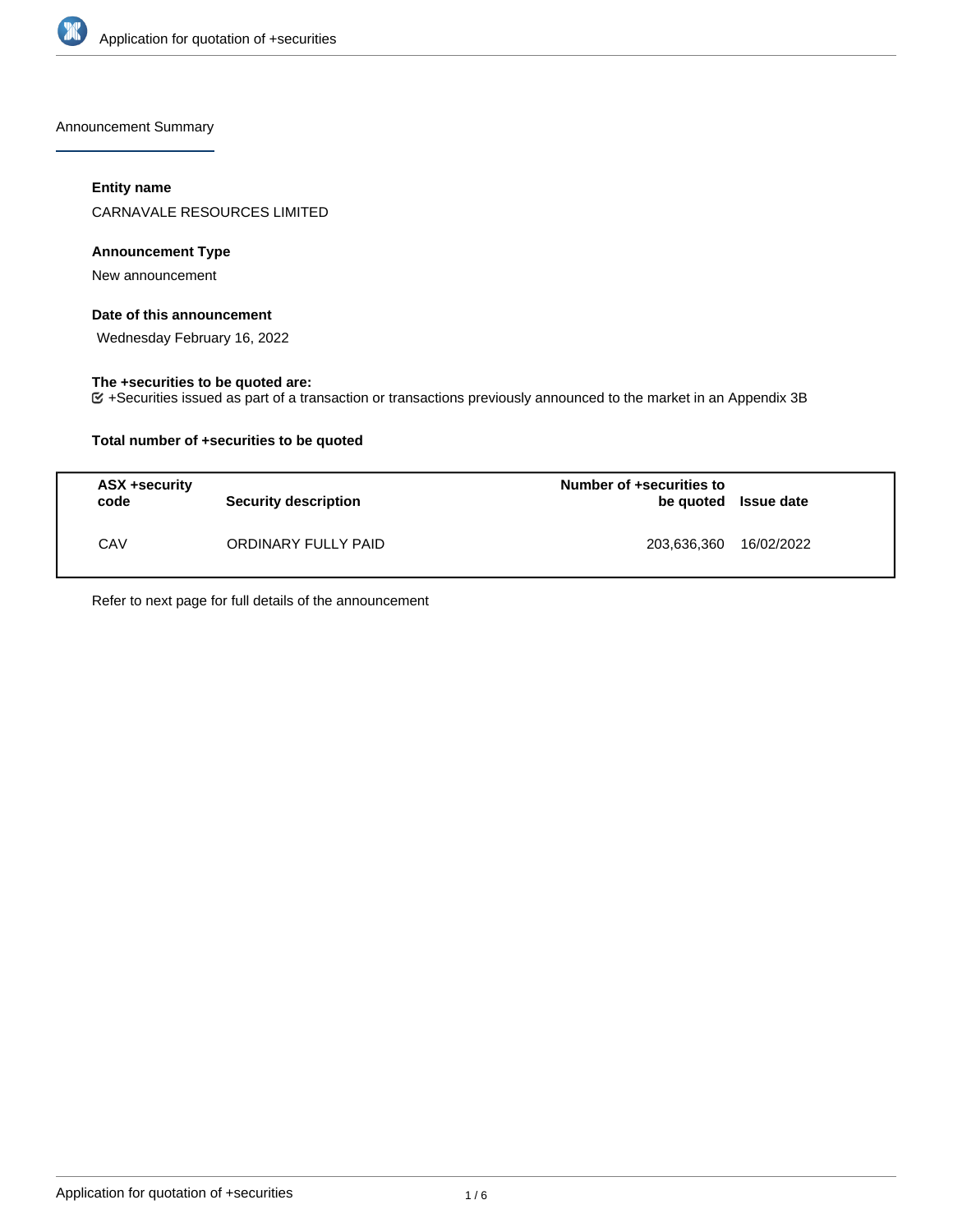

Part 1 - Entity and announcement details

## **1.1 Name of entity**

CARNAVALE RESOURCES LIMITED

We (the entity named above) apply for +quotation of the following +securities and agree to the matters set out in Appendix 2A of the ASX Listing Rules.

**1.2 Registered number type** ACN

**Registration number** 119450243

**1.3 ASX issuer code**

**CAV** 

**1.4 The announcement is**

New announcement

## **1.5 Date of this announcement**

16/2/2022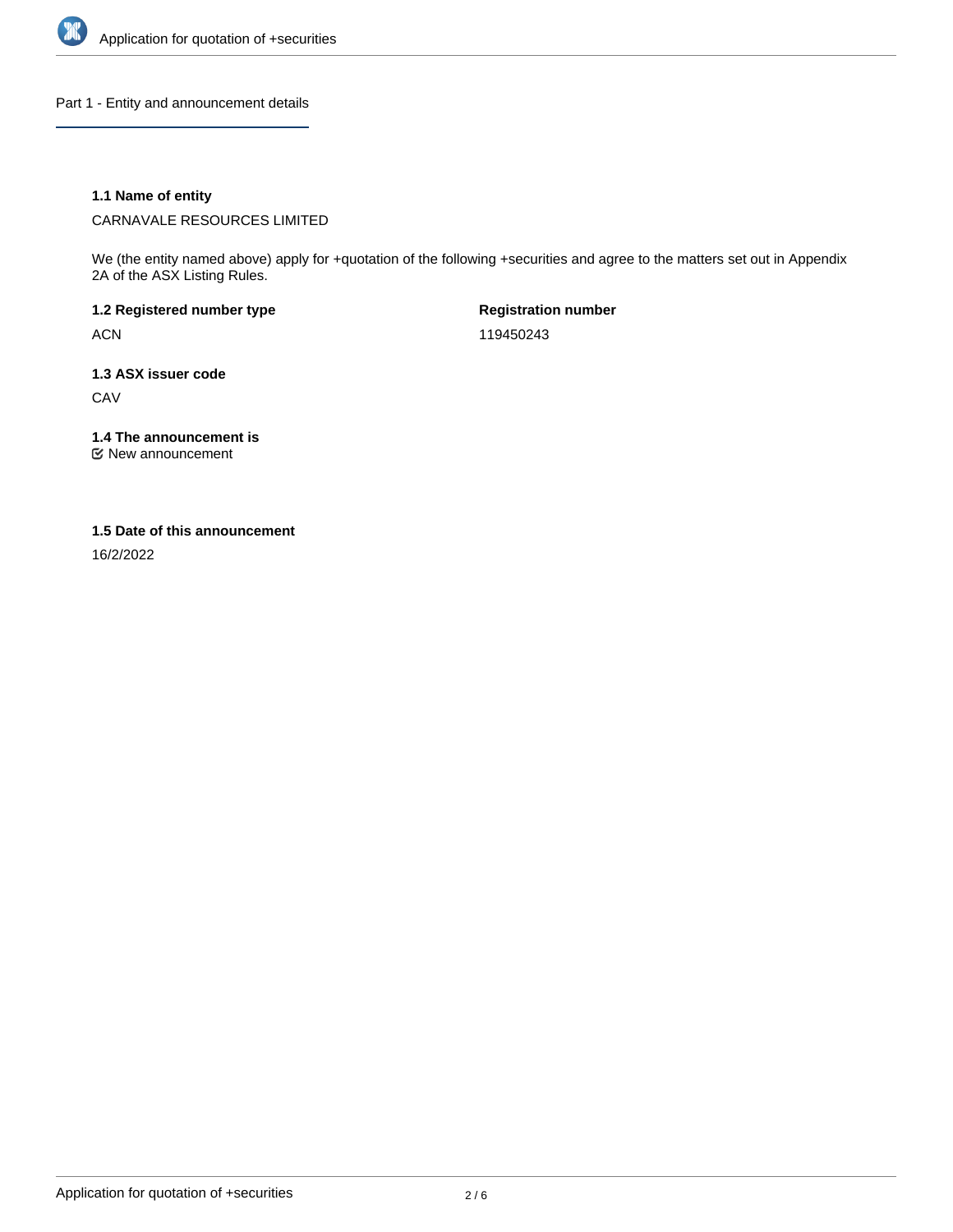

## Part 2 - Type of Issue

### **2.1 The +securities to be quoted are:**

+Securities issued as part of a transaction or transactions previously announced to the market in an Appendix 3B

### **Previous Appendix 3B details:**

| <b>Announcement Date and</b><br>Time | <b>Announcement Title</b>                   | Selected Appendix 3B to submit quotation<br>reauest |
|--------------------------------------|---------------------------------------------|-----------------------------------------------------|
| 10-Feb-2022 09:43                    | New - Proposed issue of securities -<br>CAV | A placement or other type of issue                  |

# **2.3a.2 Are there any further issues of +securities yet to take place to complete the transaction(s) referred to in the Appendix 3B?**

Yes

## **2.3a.3 Please provide details of the further issues of +securities yet to take place to complete the transaction(s) referred to in the Appendix 3B**

A further Placement (Director Placement) comprising 36,363,636 fully paid ordinary shares at \$0.011 per share and 18,181,818 free attaching options (exercise price 1.6 cents, expiring 31 July 2023) to Directors of the Company and their related parties, will be subject to shareholder approval pursuant to Listing Rule 10.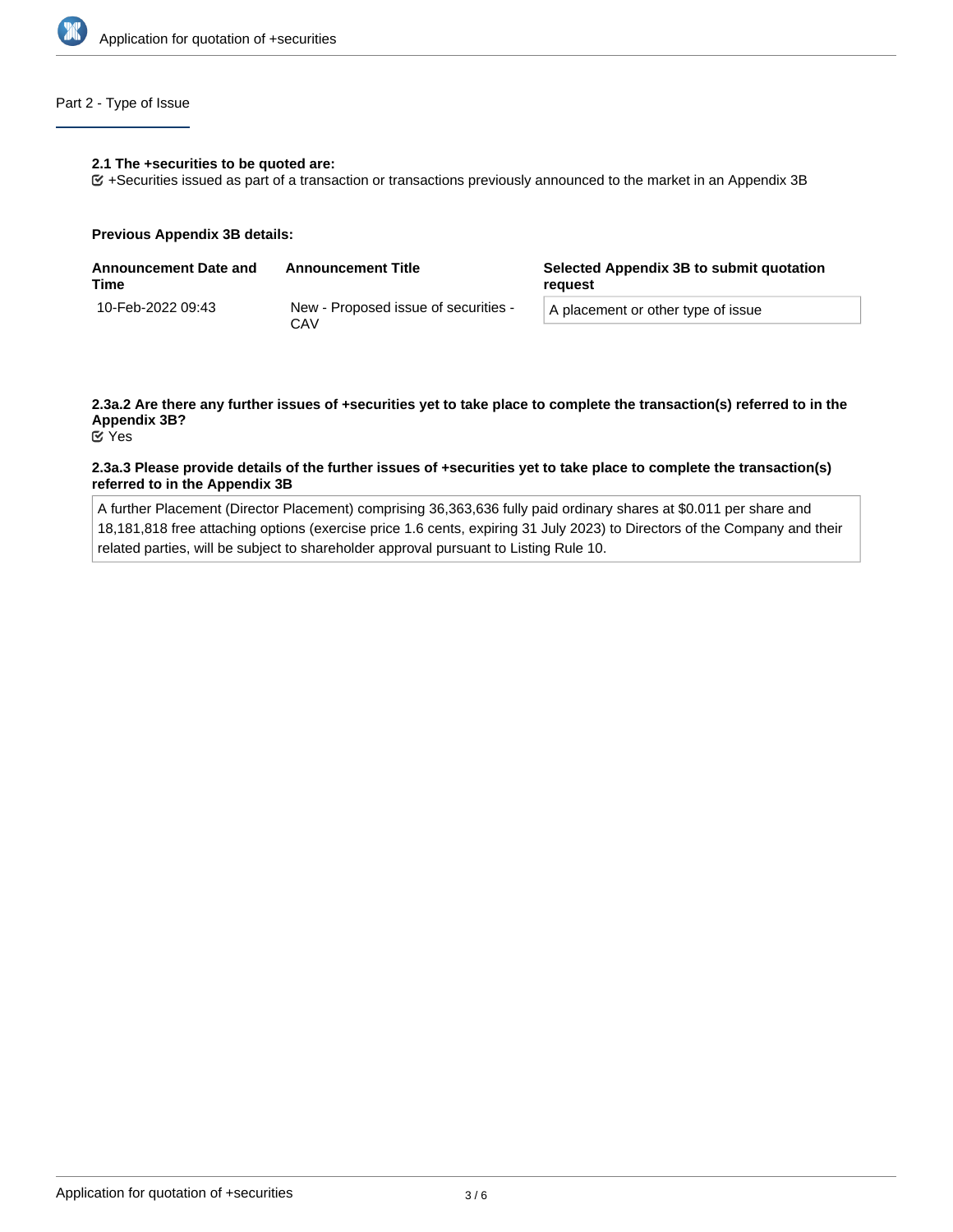

Part 3A - number and type of +securities to be quoted where issue has previously been notified to ASX in an Appendix 3B

### Placement Details

**ASX +security code and description**

CAV : ORDINARY FULLY PAID

**Issue date**

16/2/2022

Distribution Schedule

**Provide a distribution schedule for the new +securities according to the categories set out in the left hand column including the number of recipients and the total percentage of the new +securities held by the recipients in each category.**

| Number of +securities held | <b>Number of holders</b> | Total percentage of +securities held<br>For example, to enter a value of 50%<br>please input as 50.00 |
|----------------------------|--------------------------|-------------------------------------------------------------------------------------------------------|
| $1 - 1,000$                |                          | %                                                                                                     |
| $1,001 - 5,000$            |                          | $\%$                                                                                                  |
| $5,001 - 10,000$           |                          | %                                                                                                     |
| 10,001 - 100,000           |                          | $\%$                                                                                                  |
| 100,001 and over           |                          | $\%$                                                                                                  |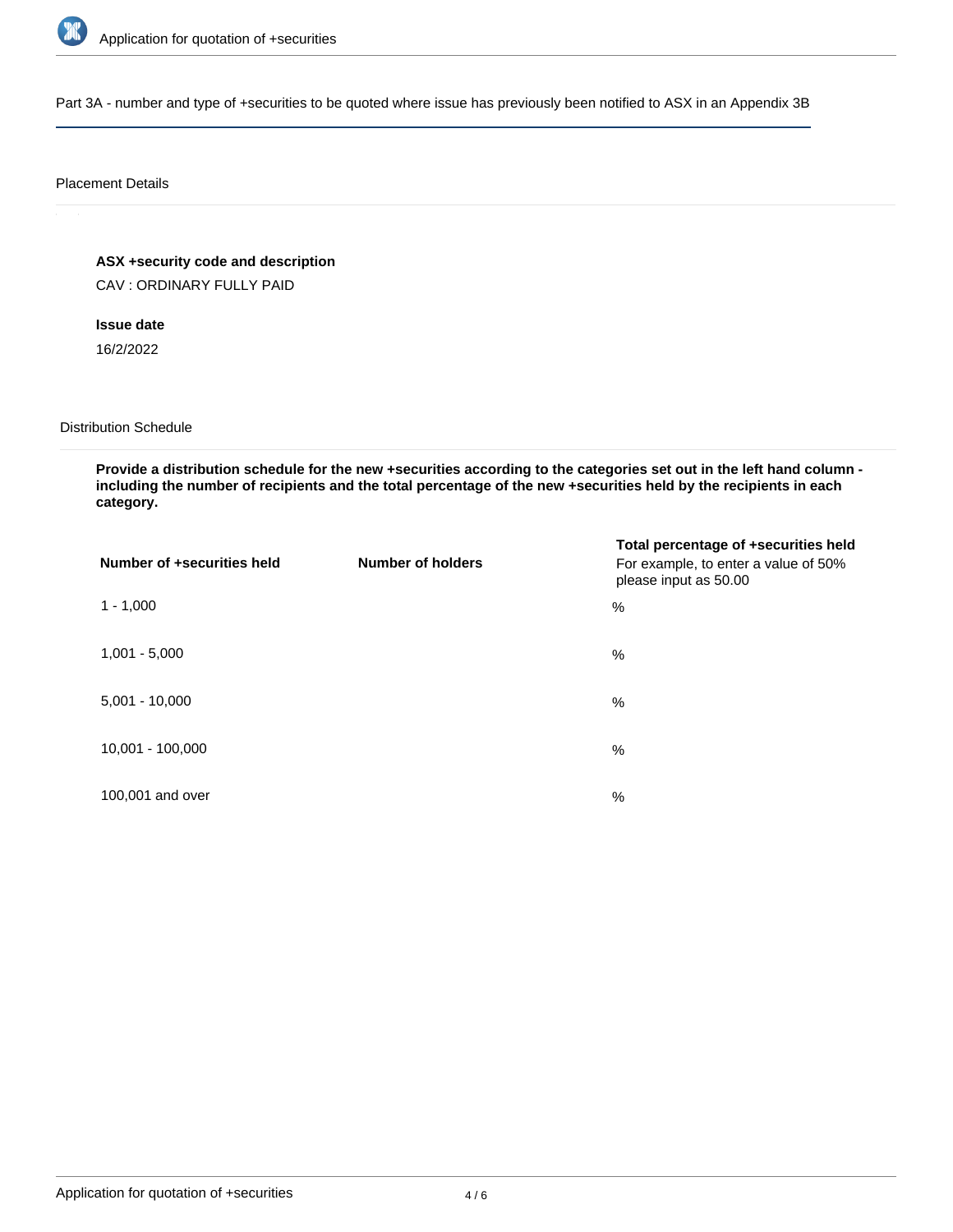

Issue details

| Number of +securities to be quoted<br>203,636,360                                     |                                        |  |  |
|---------------------------------------------------------------------------------------|----------------------------------------|--|--|
| Are the +securities being issued for a cash consideration?<br>$\mathfrak{C}$ Yes      |                                        |  |  |
| In what currency is the cash consideration being paid?                                | What is the issue price per +security? |  |  |
| AUD - Australian Dollar                                                               | AUD 0.01100000                         |  |  |
| Any other information the entity wishes to provide about the +securities to be quoted |                                        |  |  |